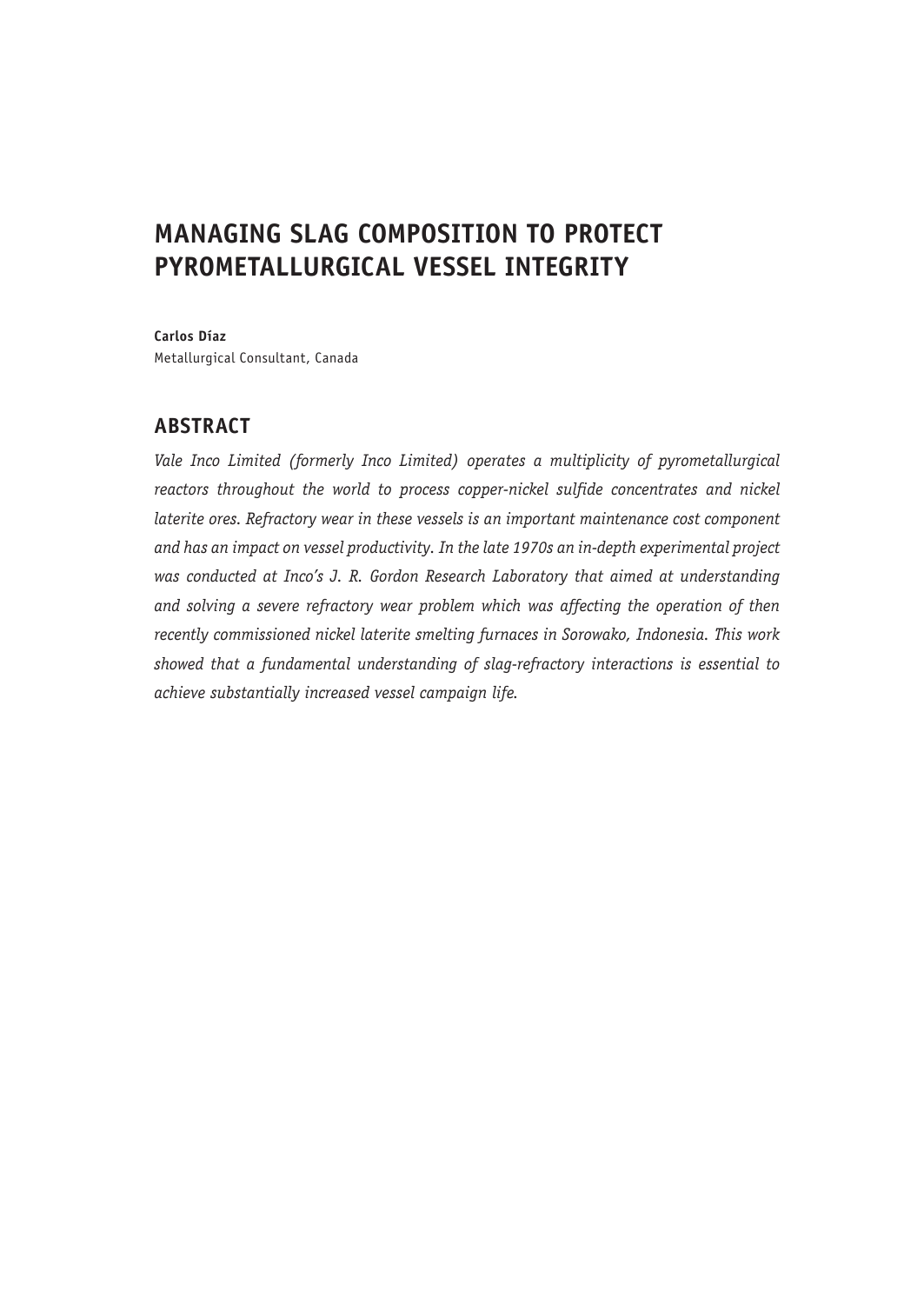### **INTRODUCTION**

In 1977, Inco Limited (today Vale Inco) commissioned two nickel laterite operations, one in Sorowako, Indonesia and the other one in Lake Izabal, Guatemala. Both ore processing plants used the standard drying-reduction kiln-electric furnace route used by ferronickel producers. However, the product at the two Inco locations was a low-iron nickel matte. To achieve this goal, a controlled amount of sulfur was added to the discharge of the reduction kiln to generate in turn sulfur-deficient nickel-iron matte in the electric furnace. This material was converted to low-iron nickel matte that was granulated and shipped to overseas facilities where it was processed to market products. This pyrometallurgical route is still used in the now much larger Sorowako operation. However, the Guatemalan mineplant relied 100% on thermally generated electric power and was shut down after only a few years of operation due to the huge increase in the price of oil by the end of the 1970s.

The Indonesian and Guatemalan electric furnaces were initially identical. They were round with a diameter of 18 m (inside the furnace steel shell), and were equipped with three 2 m diameter self-baking electrodes to deliver up to 36 MW to the charge. The lining of the steel shells consisted of 95% MgO brick, 685 mm thick, with a thin layer of heat-conducting carbon-containing paste between the brick and the shell. A thin water film ran down the steel shell to keep it cool. The mode of operation at the two locations was also similar: reduction smelting energy requirements were mainly generated in the slag by resistance heating, and furnace product mattes had approximately the same composition. However, due to differences in ore mineralogy, and consequently in furnace slag composition, the Guatemalan furnace was operated at a higher temperature. Slag skimming temperatures in Guatemala and Indonesia were respectively 1570ºC and 1520ºC. Despite the significantly lower slag temperature, severe electric furnace refractory wear was experienced in Indonesia while the opposite phenomenon, skull formation on the furnace wall, was observed in Guatemala. A program was initiated at Inco's research laboratory to find the cause of this dramatically different slag-refractory interaction and to provide a solution to the problem of rapid refractory wear in the Indonesian electric furnace. This program focused on differences in ore composition at the two locations.

### **NICKEL LATERITE ORES**

Nickeliferous laterites are ores that have been generated by prolonged weathering of *ultramafic* rocks containing ferromagnesian silicate minerals. Nickel leaches from the upper layers and subsequently precipitates in the lower layers, substituting NiO for MgO and FeO in the lattice of respectively silicate and iron oxide minerals. The chemistry and mineralogy of these ores vary over a very wide range, particularly with respect to Fe/Ni and  $SiO<sub>2</sub>/MgO$  weight ratios and chemical and physical  $H<sub>2</sub>O$  contents. Nickel is recovered from high iron-containing laterites (limonite, nontronite/smectite) by hydrometallurgical processing, while pyrometallurgy is generally used to extract nickel from low ironcontaining saprolites and garnierites.

Sorowako and Lake Izabal are both examples of the pyrometallurgical nickel extraction route. However, at the time of commissioning of these two plants, there were important mineralogical differences between their smelter feeds. The Lake Izabal ore contained a high proportion of serpentine, a hydrated nickel-containing ferromagnesian silicate, with a  $SiO<sub>2</sub>/MgO$  wt ratio of about 1.5. In Indonesia, the smelter feed consisted of the higher nickel grade Sorowako West Block ore. The main minerals in this material were olivine and pyroxene, two non-hydrated ferromagnesian silicates, with an overall ore  $SiO<sub>2</sub>/MgO$ wt ratio generally above 2. As a result, typical Sorowako slag  $SiO<sub>2</sub>/MgO$  wt ratios ranged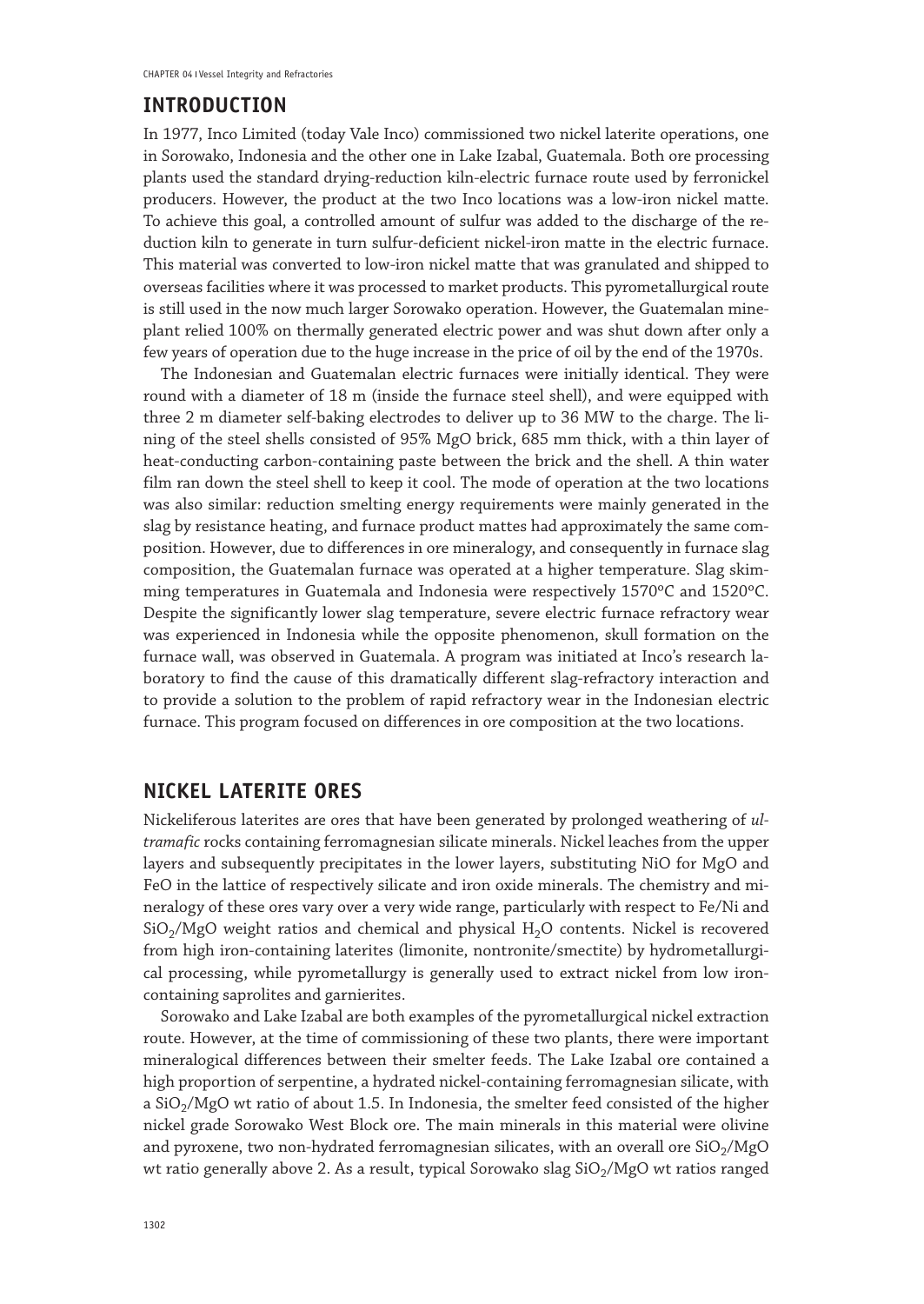from 2.1 to 2.5 with 20–30 wt % FeO, while the Guatemala slags had a  $SiO<sub>2</sub>/MgO$  wt ratio of about 1.5 with about 20 wt % FeO. Other slag components in both operations were (wt %): 2–3 Al<sub>2</sub>O<sub>3</sub>, <1 CaO, 1–2 Cr<sub>2</sub>O<sub>3</sub> and about 0.6 MnO.

# **MELTING CHARACTERISTICS OF SLAGS**

### **Phase Diagram Information**

The phase diagram of the  $SiO<sub>2</sub>$ -FeO-MgO system in equilibrium with metallic Fe [1], shown in Figure 1, provides a starting point to discuss the melting characteristics of the Sorowako and Lake Izabal slags. In fact, these three compounds account for over 90 wt % of each electric furnace slag. Sections of the liquidus of the  $SiO<sub>2</sub>-FeO-MgO$  system at respectively 20, 25 and 30 wt % FeO are presented in Figure 2. Shaded areas show the range of compositions of the slags from the two locations. For this purpose, the compositions of the slags were normalized to 100% based on their  $SiO<sub>2</sub>$ , FeO and MgO wt % contents. The data indicate that:

- • Indonesian slags, containing 20–30 wt % FeO, were located close to a eutectic-type liquidus valley with steep surfaces on both sides, while Guatemala slags were located on a very steep portion of the liquidus surface;
- The higher the  $SiO<sub>2</sub>/MgO$  wt ratio of Indonesian slags, the greater was the impact of variations in FeO content on liquidus temperature, while similar changes in composition had a negligible effect on the liquidus of the Guatemalan slags.
- The higher the FeO content of the Indonesian slag, the higher was the  $SiO<sub>2</sub>/MgO$  wt ratio at which the liquidus surface became steep.

Phase diagram isothermal sections at temperatures slightly below the apparent liquidus temperature were constructed for both Guatemalan and Indonesian slags. Examination of these isotherms indicated that a high melting point solid olivine, a solid solution of  $2MgO·SiO<sub>2</sub>$  and  $2FeO·SiO<sub>2</sub>$ , precipitates out of liquid Guatemalan slag below its liquidus temperature, thus offering a possible explanation for skull formation on the electric furnace refractory lining observed at the Lake Izabal Smelter. In the case of the Sorowako slag, a much lower melting point pyroxene, a solid solution of  $MgO·SiO<sub>2</sub>$  and FeO·SiO<sub>2</sub>, precipitates out below the liquidus temperature of the slag.

The experimental program discussed below explored these initial observations.

### **Experimental Measurements**

### *Determination of Slag Solidus and Liquidus*

Solidus and liquidus temperatures were determined for monthly composites of Indonesian slag from August 1977 to February 1979 period and also for a granulated slag sample. Similar measurements were done on one monthly composite of Guatemalan slag. The  $SiO<sub>2</sub>/MgO$  wt ratio of the Indonesian slags varied between 2.1 and 2.45 and the FeO content between 20 and 28 wt %. The Guatemalan slag had a  $SiO<sub>2</sub>/MgO$  wt ratio of 1.5 and analyzed 20 wt % FeO. Fractions of Sorowako West Block ore and samples of East Block ore were also received.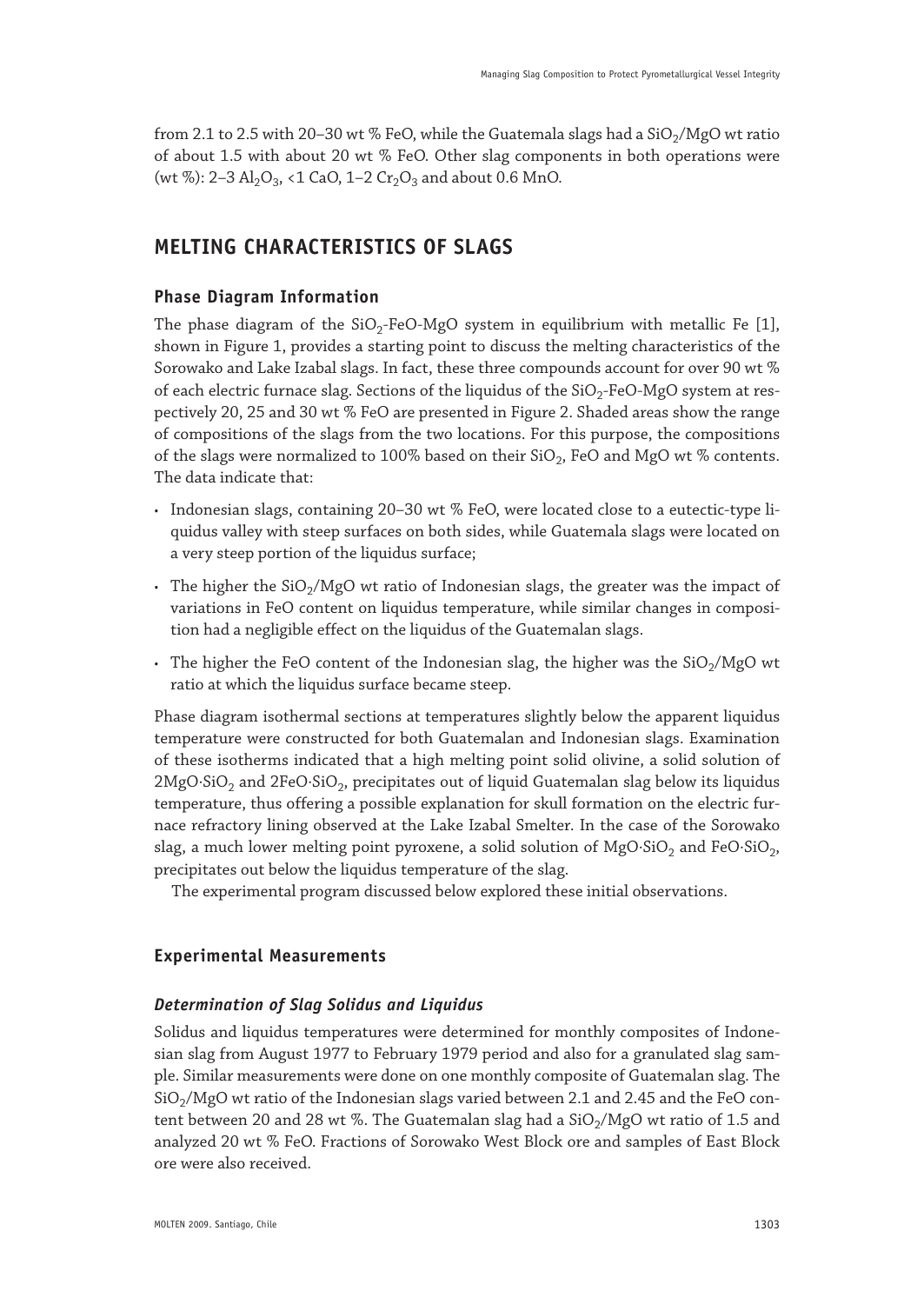

Figure 1: SiO<sub>2</sub>-FeO-MgO phase diagram



Figure 2: SiO<sub>2</sub>-FeO-MgO system liquidus lines at 20, 25 and 30 wt% FeO

Although a variety of techniques were used in these measurements, hot stage microscopy, under controlled atmospheric conditions, was considered the most reliable method to measure both solidus and liquidus temperatures. Finely pulverized slag was used for this purpose. Individual particles were clearly visible on the thermocouple wire in the microscope field. Some of these particles started to deform at the solidus temperature. As the temperature of the thermocouple junction increased, the entire slag mass deformed. This process continued until a ball of liquid slag with a smooth surface was attained. This temperature was identified as the slag liquidus. However, the apparently fully liquid slags were opaque and, consequently, some solid particles may still have been present in the slag balls. For this reason, the observed liquidus values were probably lower than the actual slag liquidus. Replicate hot stage microscopy measurements with fresh slag gave temperatures varying ±10ºC for the solidus and ± 20ºC for the liquidus.

All Indonesian slag samples tested showed liquidus temperatures between 1390 and 1470°C. For slags with 20–25 wt % FeO, the liquidus varied from about  $1420$ °C at 2.4 SiO<sub>2</sub>/ MgO wt ratio to  $1470^{\circ}$ C at  $2.1$  SiO<sub>2</sub>/MgO wt ratio. These results were consistent with phase diagram trends (see Figure 2). Increasing the FeO content of the slag apparently lowered the liquidus temperature, an observation also in line with phase diagram prediction.

A comparison of the hot stage liquidus data with liquidus temperatures estimated from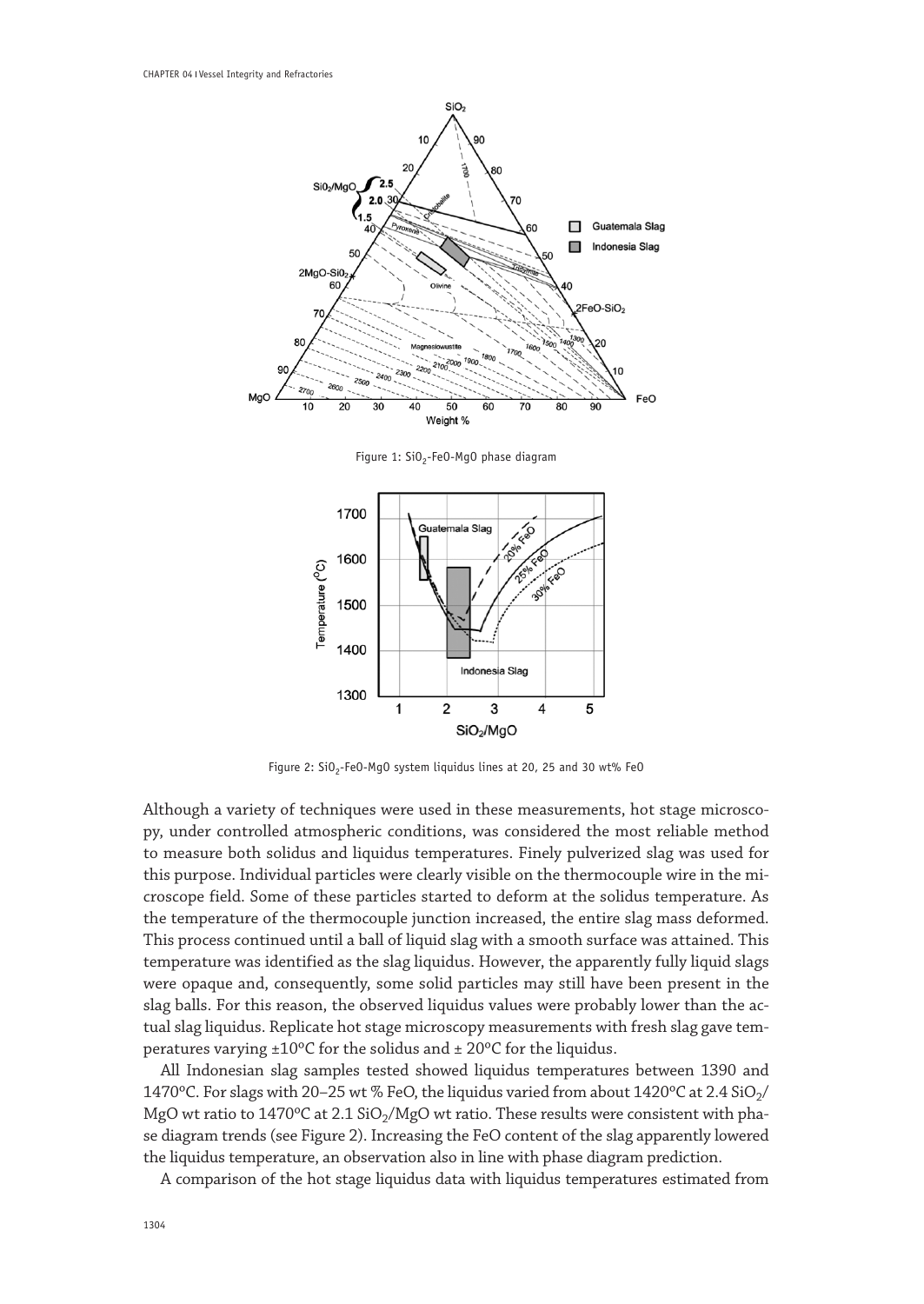the  $SiO<sub>2</sub>$ -FeO-MgO phase diagram indicated that the measured temperatures were lower by 10–60ºC. Two factors may explain this discrepancy: a) the aforementioned opacity of the liquid slags that interfered with a precise determination of the temperature at which the slag was fully molten; and b) the effect of minor elements on the slag melting characteristics that it is ignored when estimating liquidus temperatures using normalized slag compositions.

#### *Slag Quenching Studies*

Slag quenching studies were conducted to investigate the compositions of liquid and solid phases that coexist in equilibrium at selected temperatures. In these experiments, the slag samples were first fully melted and then held for half an hour at temperatures below the liquidus in recrystallized MgO crucibles. The crucibles were then quickly dropped into a pail containing cold water. This technique permitted clear identification of the primary solid crystals that had been in equilibrium with liquid slag at each of the experimental temperatures.

Three equilibration experiments, at 1450, 1500 and 1550ºC respectively, were conducted with Guatemalan slag. As predicted from the  $SiO<sub>2</sub>-FeO-MgO$  phase diagram, the three cooled slags showed well developed and dense primary crystals that microprobe analysis identified as olivine. In all cases, the  $SiO<sub>2</sub>$  content of the olivine was about 40%, and the MgO/FeO wt ratio increased with equilibration temperature. Also, in all cases, the FeO content of the olivine was lower than predicted from the phase diagram. This was most probably due to the effect of minor components  $(Al_2O_3, CaO, etc.)$  in the slag. The amount of primary olivine was measured from composite photomicrographs along the entire height of the crucible; it decreased from about 50% at 1450ºC to only 12% at 1550ºC. These amounts were slightly corrected to account for small quantities of pyroxene that may be indistinguishable from the olivine. Based on this information and the composition of the original slag, the composition of the liquid that had been in equilibrium with the primary olivine was calculated.

The compositions of olivines and liquids from the equilibration tests were used to develop a *laterite slag phase diagram* for slags containing 19–23 wt% FeO (see Figure 3). The error of the slag liquidus line presented in Figure 3 is expected to be not greater than ± 20ºC. The diagram shows that actual slag liquidus temperatures are lower than predicted from the  $SiO_2$ -FeO-MgO phase diagram at similar FeO content. Also shown in Figure 3 are the hot-stage liquidus temperatures of the Indonesian slags. It was reassuring that a number of the liquidus points generated by this technique fell close to the line generated from the Guatemalan slag quenching experiments.



Figure 3: Laterite phase diagram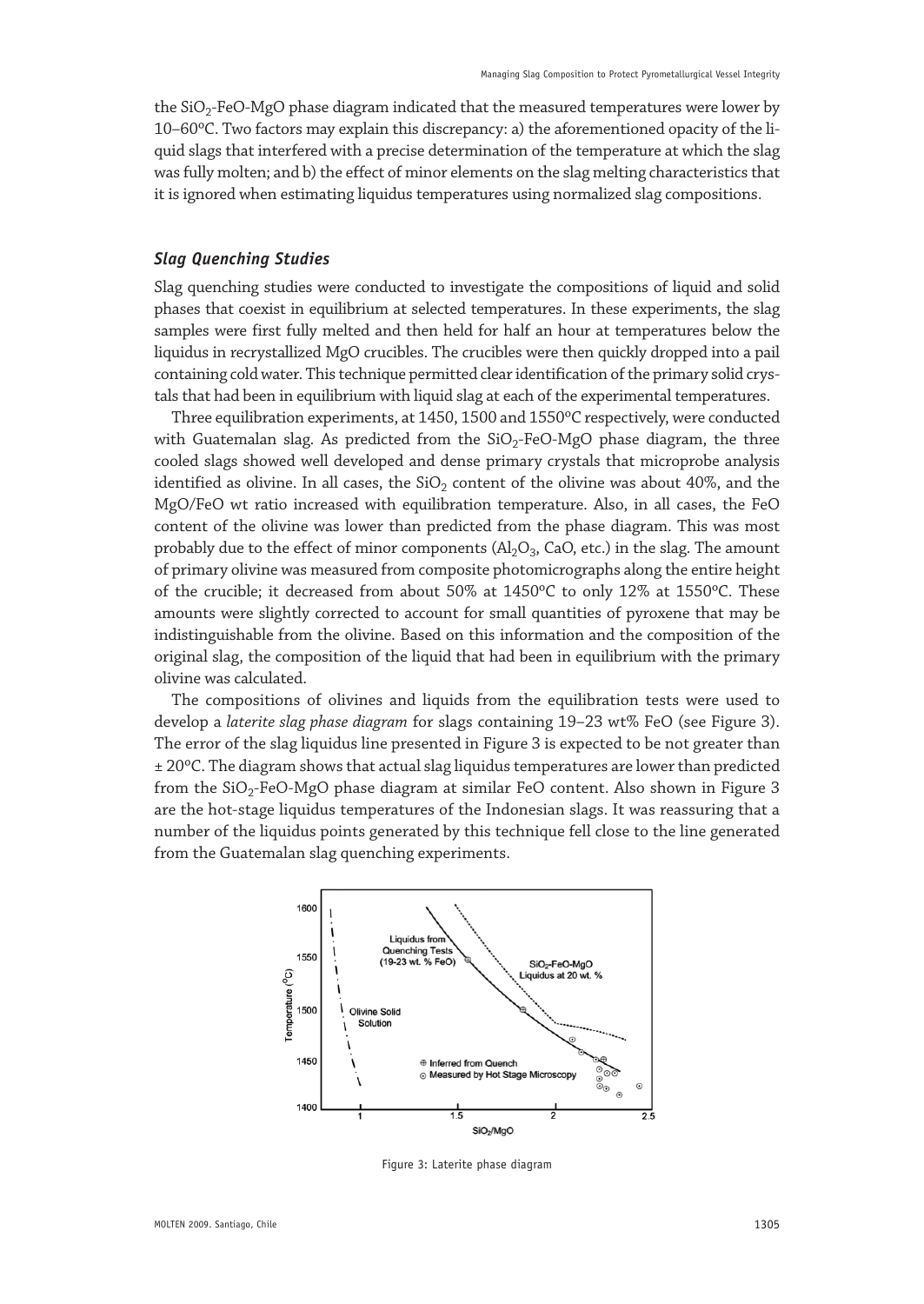Quenching experiments were also conducted with an Indonesian slag having a  $SiO<sub>2</sub>/MgO$ wt ratio of 2.1. Following equilibrations at 1500 and 1550ºC, microscopic observation of the quenched slag showed no difference from the as-received granulated sample. No primary crystals were observed, confirming that the slag consisted of a single homogenous liquid at both equilibration temperatures. However, the slag quenched from 1450ºC showed the presence of what appeared to be pyroxene crystals. In addition, a very small amount of primary olivine was observed at the bottom of the crucible.

In one further experiment, the  $SiO<sub>2</sub>/MgO$  wt ratio of the Indonesian slag used in the quenching studies was lowered to 1.8, while maintaining its FeO content at 21 wt%, by mixing the material with available Sorowako East Block ore. The mixture was homogenized by melting it at 1500ºC. Then, the melt was held at 1450ºC for half an hour and finally quenched in water. Examination of the cooled material showed that it consisted of 28% primary olivine. The compositions of this olivine and of the slag matrix (liquid at the equilibration temperature) were similar to those observed after equilibrating Guatemalan slag at the same temperature. This provided confirmation for the *laterite phase diagram* presented in Figure 3.

#### *Sorowako Electric Furnace Slag Superheat*

The foregoing indicated that:

- In Guatemala, the slag operating temperature of about 1570°C was slightly above the slag liquidus. In addition, upon cooling, the first solid to precipitate out of the  $1.5$  SiO<sub>2</sub>/MgO wt ratio slag was high melting olivine. In other words, there were favourable conditions for the formation of a skull on the refractory lining of the Lake Izabal furnace. In fact, skull samples taken at a later time from the wall of the furnace showed that the skull did consist of olivine with a composition in good agreement with the composition predicted from the *laterite phase diagram*. Similar results had previously been obtained by conducting laboratory slag-refractory interaction experiments in miniplant rotating kilns at selected temperatures and controlled atmosphere.
- On the contrary, in Indonesia, the slag operating temperature of 1520°C was substantially higher than the slag liquidus of about 1450ºC. In other words, the degree of superheat of the Sorowako furnace slag was too high. This factor combined with high electrode current (close to maximum power input furnace operation) resulted in very high furnace wall heat flux [2] that caused rapid refractory wear.

As discussed earlier, the starting feed to the Sorowako Smelter consisted of West Block ore with a higher Ni grade than East Block ore. The main minerals in West Block ore are non-hydrated Ni containing ferromagnesian silicates, while East Block ore contains 20% to 90% serpentine [3]. Similarly, the Guatemalan ore was highly serpentinized. In the reduction kiln, serpentine dissociates completely at temperatures above 700ºC; its lattice structure collapses with 100% elimination of crystalline water. As a result, the Guatemalan calcine was porous, friable and the individual crystals were fine-grained. In contrast, only physical degradation of the unserpentinized West Block ore occurred in the Sorowako rotary kiln.

These differences in rotary kiln calcine size and mineralogical composition were expected to have an impact on the operation of electric furnaces in a resistive mode. Apparently, the high degree of furnace slag superheat observed in Indonesia was caused by the equilibrium between power input, slag temperature and slow calcine dissolution rate. At maximum power input, a slag temperature well above its liquidus was required to achieve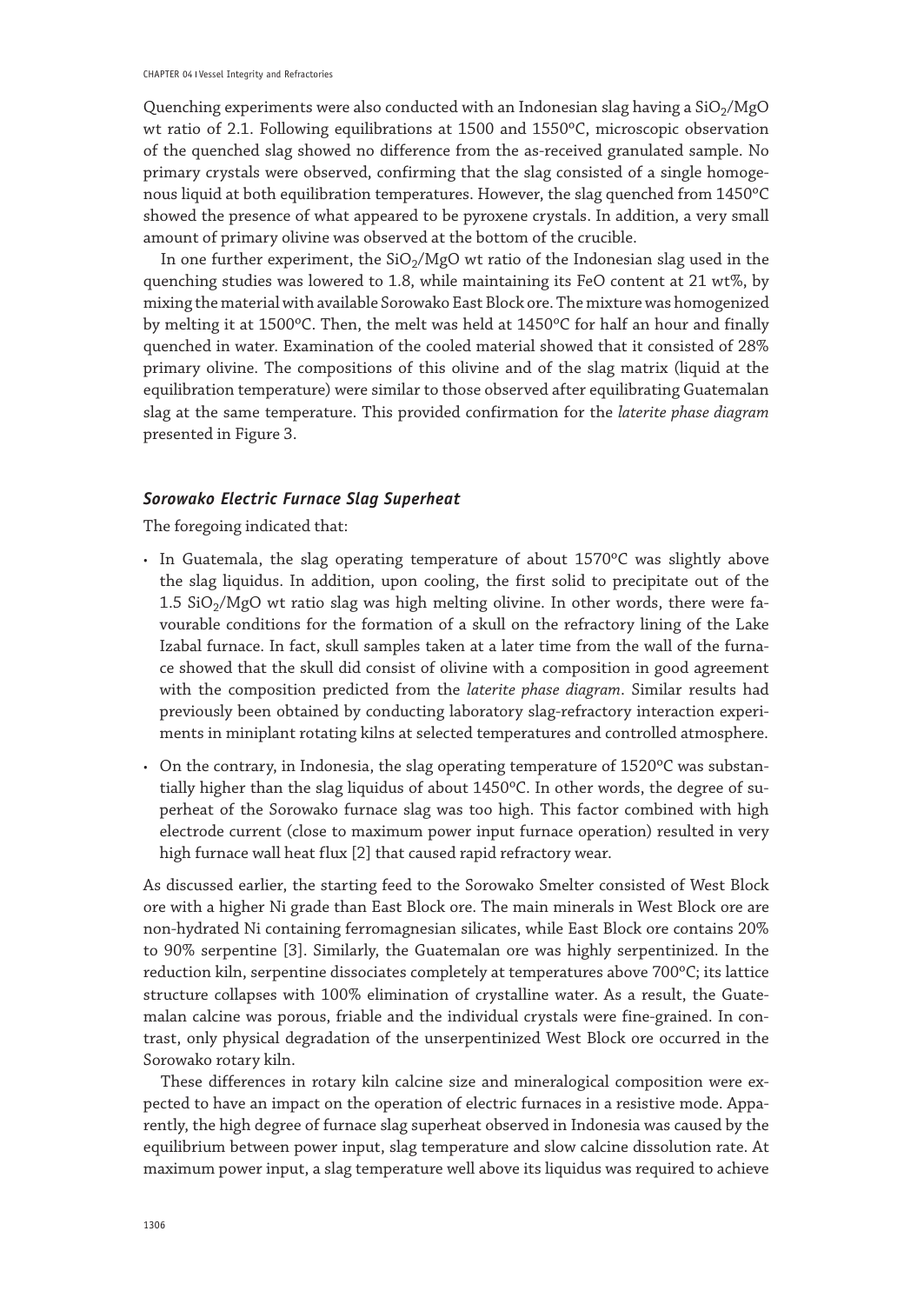the desired rate of melting of a calcine that contained very refractory components. In Guatemala, the lower  $SiO<sub>2</sub>/MgO$  wt ratio of the slag, which required a higher operating temperature, and the nature of the calcine generated from serpentinized ore appeared to lead to a furnace operating equilibrium characterized by a high rate of calcine dissolution at a slag temperature just above its liquidus.

#### *Ore Slag Dissolution Studies*

A series of tests was conducted to investigate in more depth the effect of temperature and ore particle size and mineralogy on slag ore dissolution rate. A slag with a  $SiO<sub>2</sub>/MgO$  wt ratio of 1.8 was used in preliminary tests. The ore specimens came from respectively East Block and West Block oversize  $(+ 6")$ . East Block had a SiO<sub>2</sub>/MgO wt ratio of about 1.2, and was completely serpentinized; and West Block had a  $SiO<sub>2</sub>/MgO$  wt ratio of about 1.0 and was completely unserpentinized. The big pieces were cut into cubes of various sizes. Most of the ore cube dissolution tests were conducted at 1550ºC in miniplant rotary kilns, lined with 95% MgO bricks, at constant temperature and controlled atmosphere. At the end of each test, the amount of rock dissolved in the slag was estimated by visual examination of the quenched slag. This methodology generated only qualitative results. However, there was clear indication that the serpentinized rock dissolved 2–10 times faster that the unserpentinized material. As the size of the test cubes decreased, both ores showed faster dissolution rates, but at similar size the serpentinized material always dissolved faster.

A series of slag dissolution tests was also conducted using Sorowako dryer kiln product (DKP) that had previously been calcined in the laboratory at 850ºC under reducing conditions. The coarser fractions of this material contained a substantial proportion of refractory olivine. Silica veinlets were also present. In separate tests, calcined as-received DKP, calcined DKP crushed respectively to –1/4" and –1/8" and calcined DKP screened to  $-1/8$ " were added to molten Sorowako granulated slag with a SiO<sub>2</sub>/MgO wt ratio of 2.4. In each experiment, 100g of calcine was added to 4 kg of molten slag and held in the rotating kiln for a predetermined period. Upon cooling, examination of slag held at 1550ºC for 30 minutes following the addition of the test material, indicated that the proportion that had dissolved in the slag was, respectively, ~60% of the calcined DKP, < 90% of the material crushed to  $-1/4$ ", close to 100% of the material crushed to  $-1/8$ ", and 100% of the material screened to –1/8". These results provided further evidence of the slow rate of dissolution of olivine containing ore particles in slag. It was also observed that silica was as difficult to dissolve as olivine. Separate tests using Guatemalan slag and Guatemalan rotary kiln calcine showed that the latter material had the fastest slag dissolution rate.

Slag dissolution tests were also done using DKP calcine sintered at a temperature close to the solidus of the material. In fact, sintering of the calcine feed is expected to occur in the charge banks of the electric furnace before contacting the molten slag. The laboratory sinter was not strong, but held together when chunks were preheated in the miniplant rotary kiln flame before being added to the molten slag. Under similar experimental conditions, sintered calcines dissolved faster than the corresponding unsintered calcines, and differences between the dissolution rates of different sintered calcined ores became smaller.

#### Lowering the SiO<sub>2</sub> /MgO wt Ratio of the Sorowako Slag

The test work discussed in the previous sections had indicated that the solution to the rapid refractory wear problem in the Sorowako electric furnaces would require mixing the plant commissioning feed, i.e., West Blok ore, with East Block ore. Although the Ni grade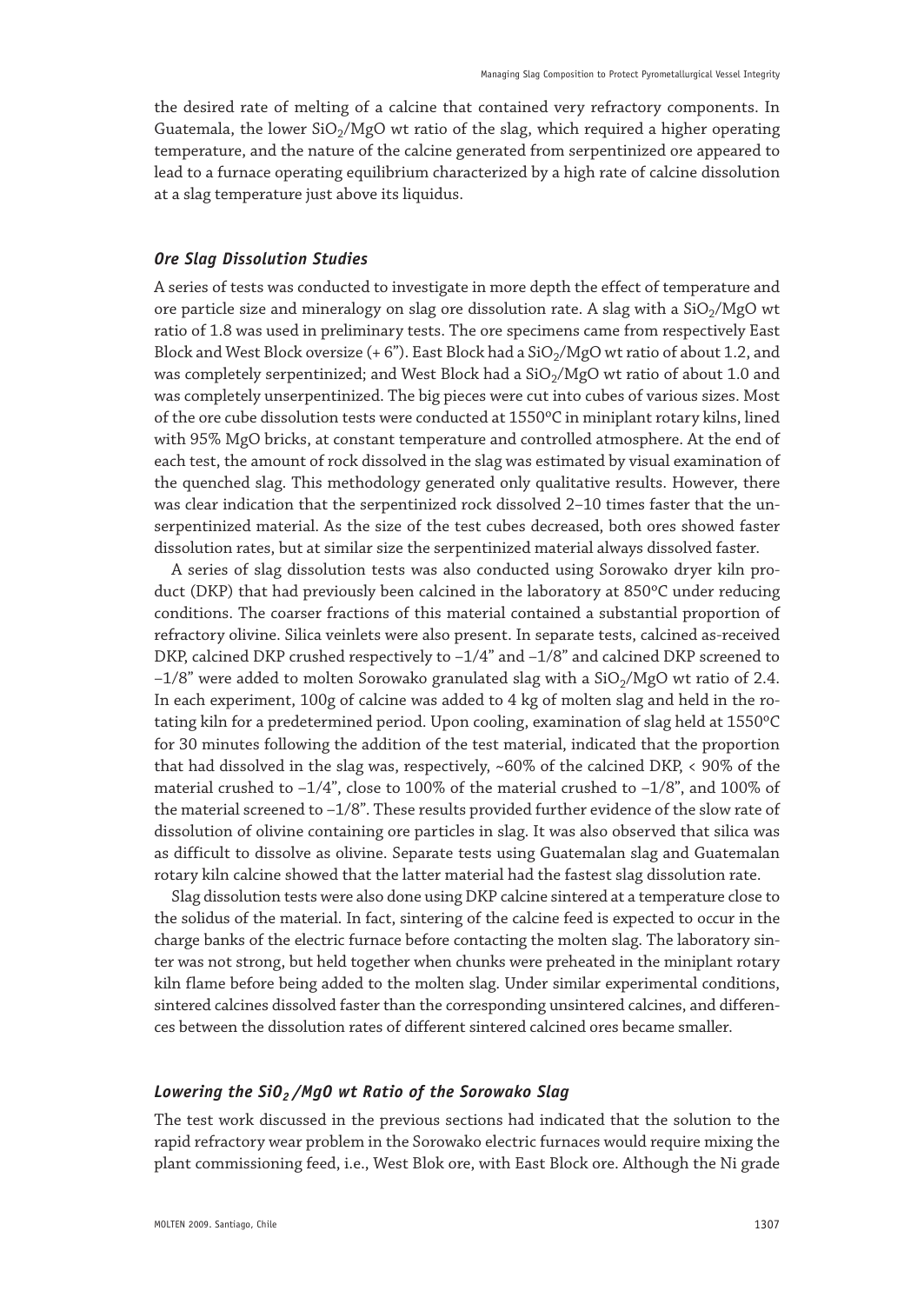of the modified feed would be lower, two beneficial effects were expected: an increase in the calcine feed slag dissolution rate; and olivine skull formation on the furnace refractory wall at sufficiently low  $SiO_2/MgO$  wt ratio.

The question of how low a  $SiO<sub>2</sub>/MgO$  wt ratio would be required to achieve the latter objective was investigated by conducting slag-refractory interaction tests in miniplant rotary kilns lined with MgO refractory. In these tests, granulated Indonesian slag was blended with various amounts of appropriate ore fractions to generate slags with  $SiO<sub>2</sub>/MgO$  wt ratios from 1.8 to 2.2, while maintaining the FeO content at 23–24%. In all tests, once the slag was molten, it was kept at a temperature just above the corresponding liquidus for a predetermined period. Under these conditions, a refractory protective skull was formed regardless of slag composition. However, the proportion of low melting pyroxene in the buildup increased with increasing slag  $SiO<sub>2</sub>/MgO$  wt ratio. The conclusion was that formation of skull consisting almost entirely of high melting olivine was only possible at a slag  $SiO<sub>2</sub>/MgO$  wt ratio < 2.

#### *Other Laterite Slag Studies*

Various other studies were conducted to provide data leading to an improved operation of the Indonesian electric furnaces, such as measurements of slag heat content and slag electrical conductivity as a function of composition and temperature. The work also included the evaluation of several refractory materials. In addition, feeds of various compositions were smelted in a miniplant 100 kVA electric furnace that had been equipped with wall cooling copper fingers. This test work confirmed that close to 100% olivine skull is formed from slag having a  $SiO<sub>2</sub>/MgO$  wt ratio < 2 Thick olivine buildup was observed on the refractory lining just in front of the tips of the copper fingers in the test that generated a slag with a  $SiO<sub>2</sub>/MgO$  wt ratio of 1.8.

## **CONCLUSIONS**

Following the evaluation of the data generated by this research program, the Indonesian operators decided to start feeding their electric furnaces with a blend of West Block and East Block ores. Starting in 1979, the proportion of east Block ore in the blend increased steadily to reach 60% in 1985. During this period, the Ni grade of the electric furnace feed decreased from 2.1 to 1.9%, and the slag  $SiO<sub>2</sub>/MgO$  wt ratio decreased from 2.2 to 1.9 [2].

Also, cooling copper finger technology, originally developed by Falconbridge to protect the walls of its nickel laterite smelting electric furnaces in the Dominican Republic, was adopted in Sorowako. Copper coolers were installed in furnaces No. 1 and No. 2 in 1979 [4]. Over the years, there has been continuous improvement in electric furnace copper cooler technology.

Another major development was the implementation of high voltage operation during the period 1987–1990 [4]. In this mode of operation, the electrodes are not submerged in the slag, and an arc is established between the tip of an electrode and the molten bath. A substantial proportion of the energy input is transferred directly to the charge. Consequently, the secondary current is greatly reduced and also the furnace sidewall heat flux.

These positive developments and the installation of new 60/65 MVA transformers in 1989 permitted an increase in furnace power input from the original 30–40 MW level to 50–60 MW and, in turn, achievement of a much greater furnace smelting capacity. In addition, the high voltage mode of operation has permitted operation at a slag  $SiO<sub>2</sub>/MgO$ wt ratio of slightly over 2. Despite this change in slag composition, furnace campaign life has increased to about 10 years [2].